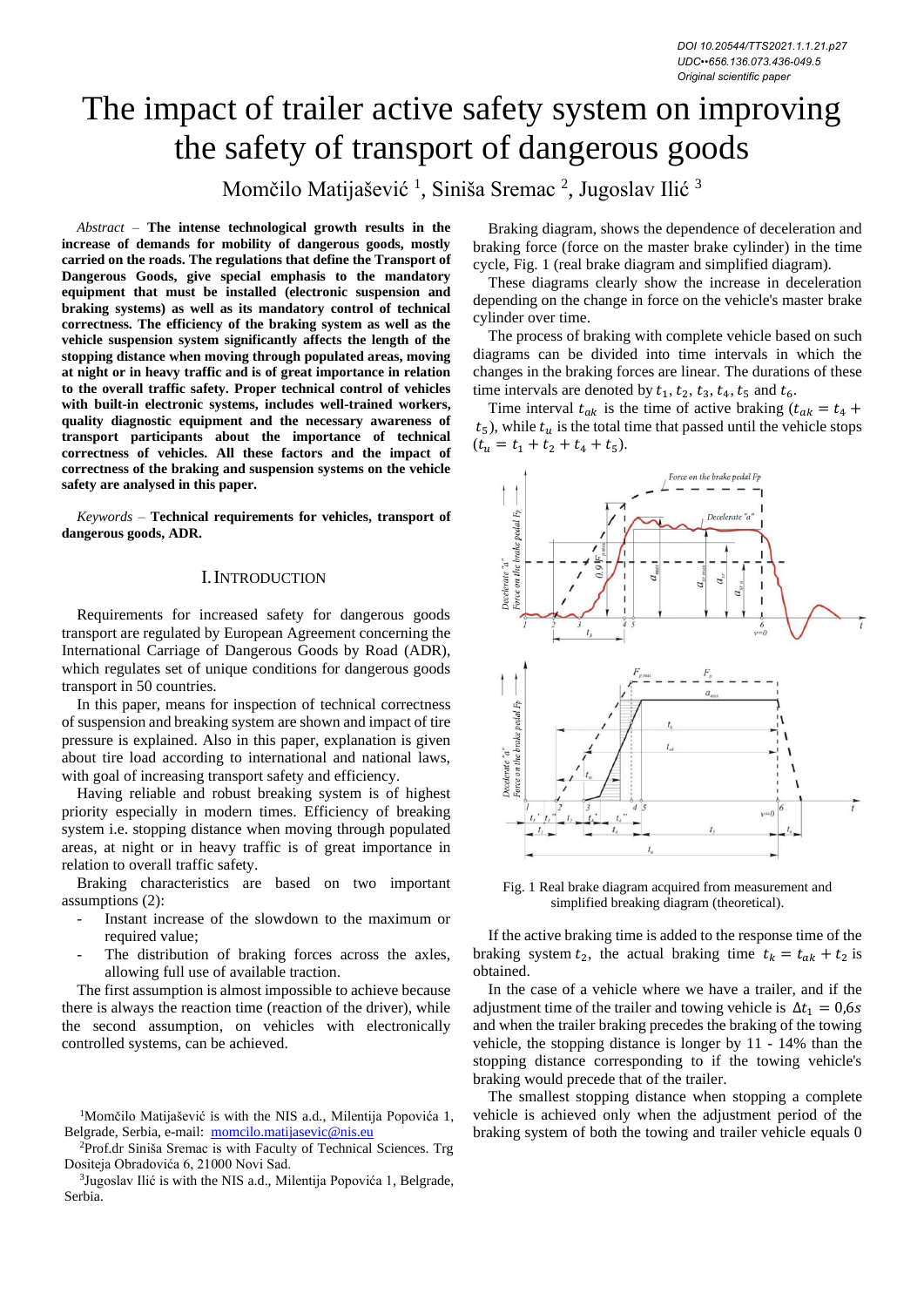$(t_1 = t_2 = 0)$ , and when there is the maximum utilization of the grip in the contact surface - tire, which is the case with the complete vehicle equipped with electronically controlled braking systems.

The adjustment of the towing vehicle and the trailer (1) is also defined in Regulation ECE R13, Directive 71/320, Section 8.5.2.1.28.5. The length of the stopping distance, as well as the stability of the complete vehicle when braking, depends on the degree of adjustment of the towing vehicle and the trailer. With the well-adjusted towing vehicle and trailer, the dependence of braking force from load or the deceleration angle of the towing vehicle and trailer is constant. For towing vehicles the force on the trailer coupler is equal to 0, and for the connection of the semi-trailer to the towing vehicle, the ratio of horizontal and vertical forces in the connection itself corresponds to the deceleration angle.

From the total rolling resistance and observing our concept shown on Fig. 2 on which we will base all our further tests it is experimentally shown (tests conducted by Goodyear Company) that 17% of the total rolling resistance goes to the front wheels of the towing vehicle, 33% to the driving wheels towing vehicle and 50% of the total resistance is the tire resistance on the semi-trailer, at speed of 80 km / h.



Fig. 2 Rolling resistance percentage on one set of vehicles.

Rolling resistance is also significantly influenced by wheel orientation as one of the most important safety parameters on a vehicle that needs to be checked periodically.

Abovementioned 50% of the total rolling resistance related to the rolling resistance of the trailer tires draws attention to the importance of the tires on the braking process itself. One-third of the fuel consumption of commercial vehicles is due to rolling resistance. This means that of the total fuel consumption, approximately 12 l / 100 km is due to tires. Tire pressure is defined based on the axle load, all depending on the tire manufacturer's recommendation, type of mounting (drive axle, control axle or semi-trailer axle) and tire size.

Vehicle stability depends on the concept of the suspension system. The HALDEX test results indicate that the stability of the vehicle should be such that the lateral acceleration at which the vehicle reaches the tipping point is not less than  $4m/s^2$ , in accordance with ECE Regulation R 111.

Research from the DAF vehicle manufacturer's company has shown that with improper suspension systems, traction can be reduced by up to 20%.

#### II. RESEARCH RESULTS

Testing on the brake rollers can only provide rough information of the actual braking performance of the vehicle, i.e. of the quality of the brake system (2). The technical solution

of the brake test rollers does not allow for real grip conditions, low speeds of movement (the test is performed at a speed of rollers corresponding to a speed of  $3 - 8 km/h$ , unrealistic alignment of the wheels on the substrate (they lie on circular surfaces, of relatively small diameter, which creates the effects of "jamming" the brake wheel between the rollers on which it rests.) However, for a very simple procedure, such tests are suitable for technical checks and for this level of required information.

In this part of paper efficiency of breaking system will be addressed. One of the conditions that complete vehicle has to fulfill is the correct axle load, i.e. proper load distribution across the axles of the complete vehicle (3) (5). Article 21 of the Regulations stipulates that the axle load of a vehicle must not exceed the values declared by the manufacturer and indicated on the vehicle identification plate.

Also, Article 41 of the Regulations defines the assessment of the braking performance of a vehicle through the braking coefficient:

- Braking coefficient indicates the percentage of vehicle deceleration and gravitational acceleration. For the purposes of this regulation, it is adopted that the acceleration of the earth's gravity is  $9,81m / s^2$ .
- The vehicle braking coefficient is calculated as the ratio of the sum of all the forces generated during the measurement on the measuring device and the total mass of the vehicle multiplied by  $9.81 \, \text{m/s}^2$  and is expressed in percentages.
- The prescribed minimum values of the brake coefficient listed in Table I must be achieved by the action of a force on the brake system which shall not exceed the prescribed actuating force given in the same table.

| <b>TYPE OF</b><br><b>VEHICLE</b> | <b>FOOT BRAKING</b>           |                         |                  |  |  |
|----------------------------------|-------------------------------|-------------------------|------------------|--|--|
|                                  | <b>Braking</b><br>coefficient | <b>Activation force</b> |                  |  |  |
|                                  |                               | Foot<br>actuated        | Hand<br>actuated |  |  |
|                                  | $K_r \geq [%]$                | $F \leq [daN]$          | $F \leq [daN]$   |  |  |
|                                  | 40                            | 50                      | 20               |  |  |
| M1                               | 50                            | 50                      |                  |  |  |
| M2, M3                           | 50                            | 70                      |                  |  |  |
| N                                | 45                            | 70                      |                  |  |  |
| O                                | 40                            | $PK =$<br>$6,5bar*$     |                  |  |  |
| T, C, K <sub>5a</sub>            | 25                            | 60                      | 40               |  |  |
| $R, K_{5b}$                      | 25                            |                         |                  |  |  |

TABLE I REQUIRED MINIMUM VALUES OF BRAKE COEFFICIENT BY VEHICLE CATEGORY AND TYPE OF BRAKING

The maximum permissible difference between the braking forces braking on wheels on the same axle, at any given time from the time when the first braking force reaches one third of its maximum value, by the time the maximum braking forces are reached on both wheels is 30%. The basis for calculating the percentage of difference in braking force on wheels on the same axle, at all times, is the higher braking force at that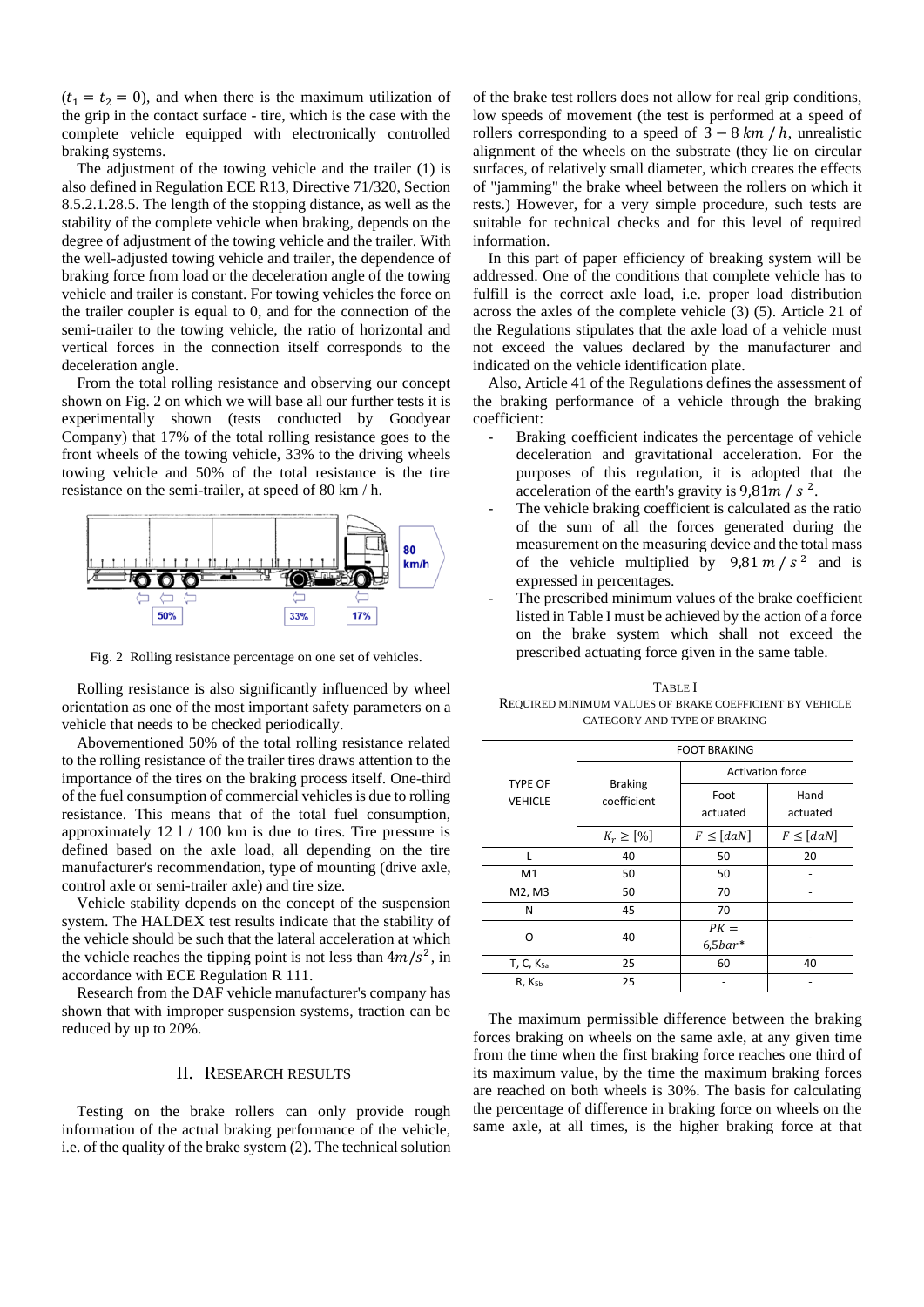moment. Non-uniformity of brake force per revolution of the wheel must not exceed 20%.

Figure 3 shows the layout of the brake diagram for the semitrailer and trailer. In the example of stopping one trailer, the feed pressure on the red coupling head increases, as does the brake pressure  $(Pzyl)$  from 0 to 0.4 *bar*. At 0.7 bar the activation pressure is applied to the brake in the wheel of the vehicle, so that the vehicle can generate brake force from now on. This point, therefore the pressure to activate the complete semi-trailer brake, can be adjusted within the braking calculation for that type of semi-trailer. For trailers, we have two ARSK controllers with different input pressures, so we have to record and measure them both, and the behavior of the loaded trailer is shown in Figure 3 (4).

The front axle has a slightly higher inlet pressure (6.5 *bar*) than the rear axle inlet pressure (5.7 *bar*). This arrangement of pressures on the front and rear axles is very important when operating on the hills.



Fig. 3 Layout of brake diagram for semi-trailer and trailer.

If during the operation there is a change in the operating mode, inadequate pressure on the pressure gauges or improper loading, a diagnostic examination and analysis of the data should be carried out in order to take appropriate preventive or corrective measures if necessary.

In the next part of paper, ways of controlling the proper work of the braking system are going to be addressed. According to Directive 71/320 EWG Annex II, Section 1.1.4.2. Paragraph 7 and ECE Regulation no. 13 Annex 10 Paragraph 7, the vehicle must have the data plate required for testing the ARSK controller, as shown on Fig. 4 (example for trailer and semitrailer).





Fig. 4 WABCO System Plate Layout (for Trailer and Semi-Trailer).

The pressures entered in the ARSK (ALB) table were measured directly in front of and behind the ARSK controller, so as not to reflect the impact of other brake system devices on them. When designing the brake system, inspection terminals according to ISO standard 3583/1974 are always foreseen both in front of and behind the ARSK controller.

The command pressure can be measured in the two ways shown in Figure 5 by setting the gauge to:

- control port in front of ARSK;
- command line (yellow coupling head);



Fig. 5 Pressure on the control line at the coupling.

Press the master brake cylinder so that the pressure in the command line is increased to the pressure in the command line indicated on the table (usually 6.5 *bar*). If no plate is found, the master brake cylinder is fully actuated. On the control terminal "41" and "42" of the ARSK, a fine pressure regulator, Figure 6, is installed, which performs the simulation of the load in the cushion, i.e. fine-tuning the pressure from the unloaded position to the maximum pressure position indicated on the system board. The pressure measurement on the brake cylinder is done for the positions unloaded, semi-loaded and loaded.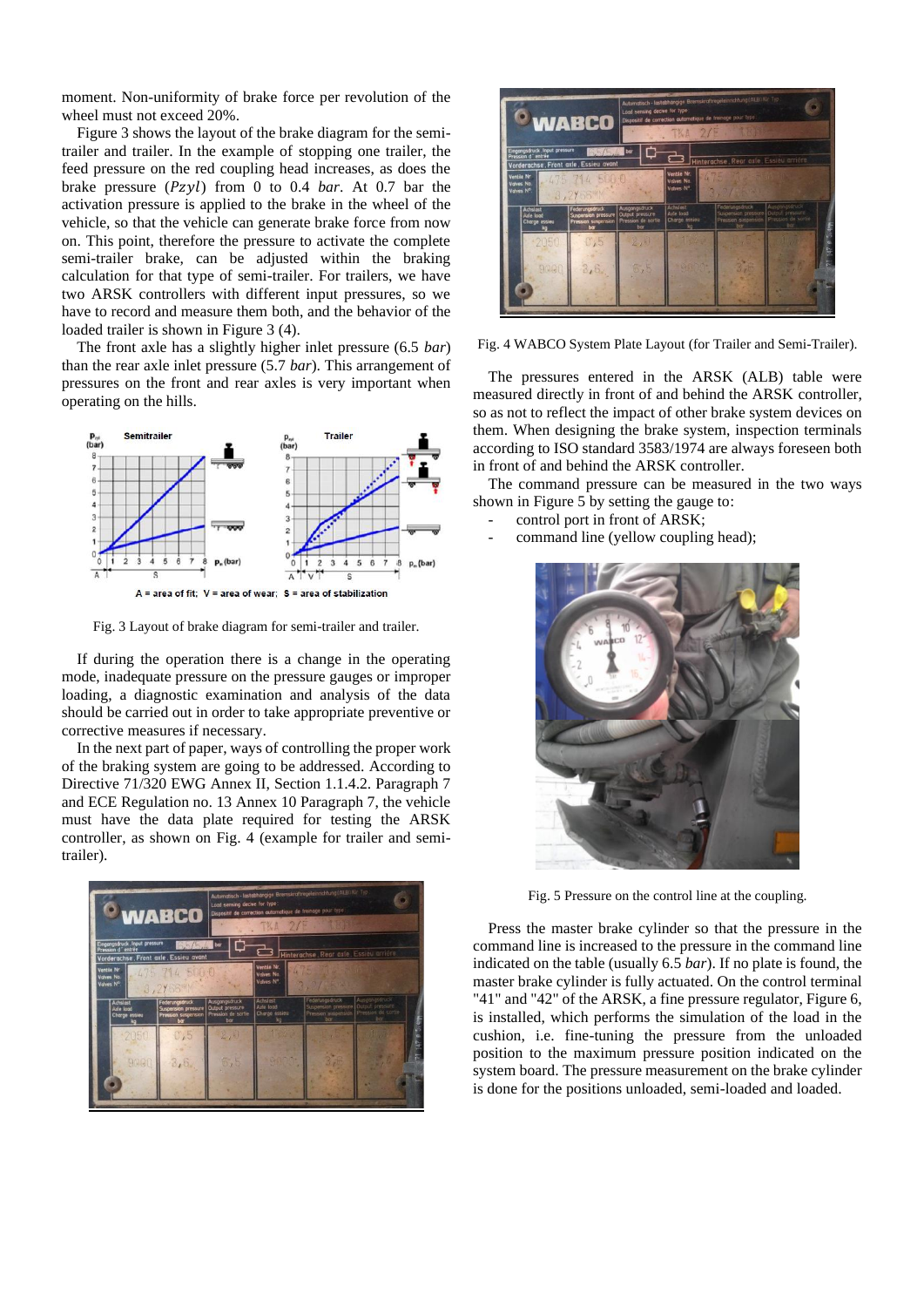

Fig. 6 Position of the pressure regulator in the cushion as well as the connection point on the brake cylinder for pressure measurement.

The measured pressures on the unloaded vehicle shall not differ from the pressures shown in the table for the unloaded vehicle by more than +/- 0.3 bar. If the ARSK valve plate does not exist, the pressure behind the ARSK valve (pressure in the rear axle brake cylinder) must be less than the pressure in front of the ARSK valve (working pressure). Normal pressure values for brake cylinders of empty trailers are in the range of 1.5 bar to 2.5 bar.

If we look at the table showing the sizes recorded when checking the technical safety of the braking system on a commercial vehicle of category "O" (Table 2), it is easy to see that the columns in which the measured pressures in the pneumatic installation are to be entered are empty. This raises the question of the accuracy and quality of control during the technical inspection. If we do not have pressure, the question arises how to calculate the factor of correction of the braking force, when we know full well that its calculation requires both calculated pressure and pressure on the brake cylinder at maximum load. Table II.

TABLE II REQUIRED MINIMUM VALUES OF BRAKE COEFFICIENT BY VEHICLE CATEGORY AND TYPE OF BRAKING

| Contact pressure    | bar |      |      |      |
|---------------------|-----|------|------|------|
| Maximum PM          | bar | 0.00 | 0.00 | 0.00 |
| Maximum PZ          | bar | 0.00 | 0.00 | 0.00 |
| Maximum PD          | N   |      |      |      |
| Calculated pressure | bar | 0.00 | 0.00 | 0.00 |

A brake coefficient is used to evaluate the effectiveness of the braking system. The mathematical formula (2) for calculating the maximum braking coefficient is:

$$
k_{max} = F_k \cdot i_n / G,
$$

where:  $F_k$  - total braking force for the entire vehicle;

 $\ddot{G}$  - total weight of the vehicle;

in - axle braking force correction factor.

The brake force correction factor of the axles is mathematically obtained as  $i_n = (P_e - 0.8)/(P_{zn} - 0.5)$ 

where  $P_e$  is the designed pressure for the loaded vehicle and  $P_{zn}$  is the cylinder pressure when the vehicle is empty. Usually the design pressure is taken at 6 or 6.5 *bar* and the reaction pressure in the cylinder is about 0.5 *bar*. One should always check the pressures against the system chart or, if there is none, then take the measured values.

Following section of paper will describe how to control vehicle movement history using ODR Tracker application (4). Data are displayed and analysed using the ODR Tracker application. In the generated report, the data are classified into three groups: statistics, active logging of all events and travel data. The report covers the last 200 trips, and for the purposes of the analysis below, the data from the first group were processed - statistics.

The analysis is based on 4,454,172 kilometers traveled, 174,778 vehicle hours and 87,750 vehicle journeys. On the basis of the statistics obtained, in order to determine the exploitation conditions more closely, the values of the operating indicators were calculated.

The data shown in Fig. 7 show that during the exploitation of the vehicles, 35% of the total distance traveled is in the load of 80-90% of the maximum load, and that is the exploitation when the payload of the vehicle is used. In this case, the load on all axles is equal to the load on the middle axle. Under load in the interval 0-20% on all axles the vehicle exceeds 50% of the total road length. Such information indicates an increased number of unloading places, which implies a more complex structure of the driver's working hours (activities in handling dangerous cargo at the unloading points), which can result in driver fatigue. On the other hand, if we look at the load on the middle axle, as much as 55% of the total distance traveled, the load on the middle axle is in the range of 20-50%, which indicates an incorrectly distributed load.



Fig. 7 Distribution of journey length depending on load.

In Figure 8 we can see that the middle axle of a trailer operating in urban driving conditions most of the way undergo a 20-50% load. Such data indicate that during the supply of urban areas, freight vehicles have a greater number of unloading points which are reached as equal participants in traffic with other participants.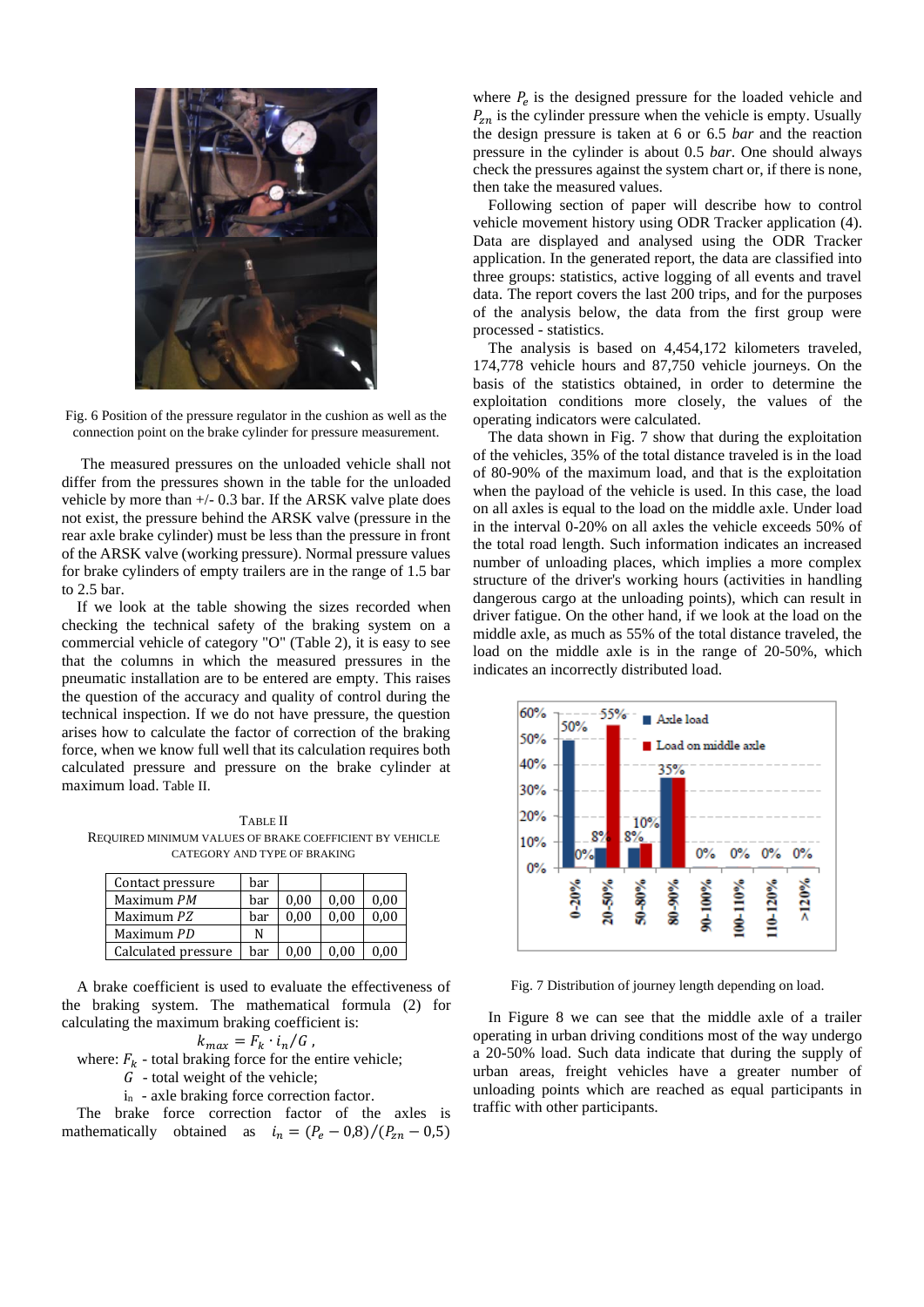

Fig. 8 Comparative view of loads on axles (top) and axles c, d (bottom) depending on operating conditions.

If the frequency and intensity of vehicle braking under different operating conditions is the same, this information is an alarm to the employer, i.e. the need to pay attention to drivers driving style. The technical safety of the vehicle is also reflected by the amount of time the pneumatic installation system was in the operating pressure mode, Fig. 9. If all active pressures above 4.5 *bar* are taken into account, the analysed fleet can be said to have been operational so far.



Fig. 9 Distribution of the total number of braking and the duration of braking relative to the control pressure.

If we analyze the data on the number of actuations of the master brake cylinder in relation to the configuration of the terrain, we find that 76% of the total braking was on flat terrain or ascent (Figure 10). Such information confirms that when driving a vehicle, the brakes were timely braked on the slopes, there was no need for sudden braking, and the risks of loss of stability and rollover were minimized.



Fig. 10 Distribution of the number of brake activations relative to the decline of the road.

The influence of the earth's gravitational force on the movement of the vehicle is inevitable and is directly dependent on the weight of the vehicle.



Fig. 11 Distribution of the number of brake activations relative to the deceleration achieved during braking.

Fig. 11 shows the dependence of number of activation of the master brake cylinder as a function of the deceleration expressed as a percentage of the acceleration of the earth's gravity. The fact that in 24% of the total vehicle brakes the deceleration was over 0.15 G is an indicator that it is necessary to act preventively on the driver in the field of safe and economical driving.

Regular control of the mean values of the control pressures, the number of actuations of the master brake cylinder, the number of actuations of the ABS and the RSS function give a clear picture of the mode of operation of the vehicle, whether it was aggressive driving, unsafe steering or defensive exploitation. The activation of the second stage of the RSS function is an indicator that the driver has not adjusted the mode of operation of the vehicle to the road conditions.

From Fig. 12, it can be seen that the number of activations of the ABS system over 10,000 kilometers has increased